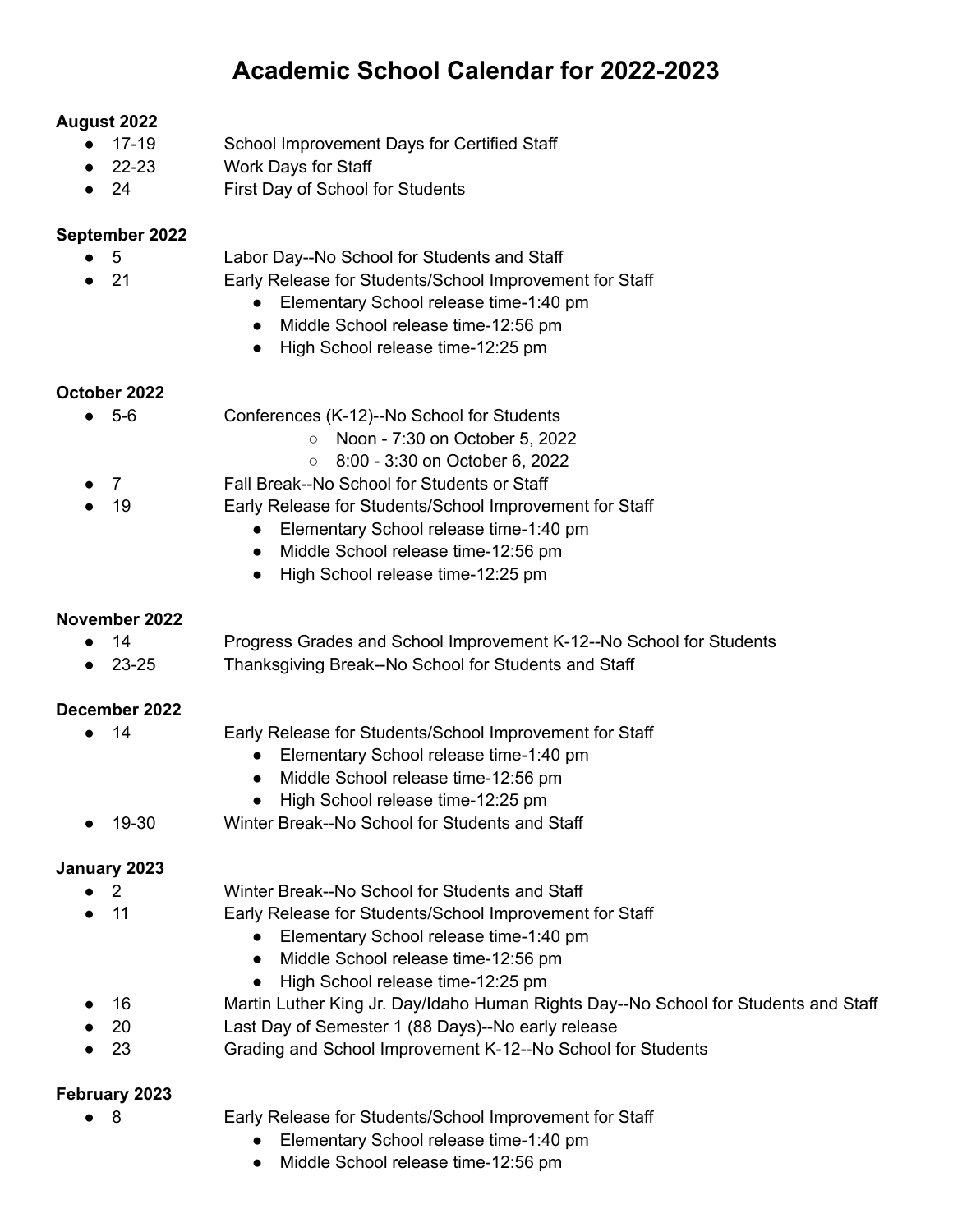- High School release time-12:25 pm ● 20 Presidents Day--No School for Students and Staff **March 2023** ● 8 Early Release for Students/School Improvement for Staff ● Elementary School release time-1:40 pm ● Middle School release time-12:56 pm ● High School release time-12:25 pm ● 9-10 Conferences (K-12)--No School for Students ○ Noon - 7:30 on March 9, 2023 ○ 8:00 - 3:30 on March 10, 2023 ● 27-31 Spring Break--No School for Students and Staff **April 2023** ● 21 Progress Grades and School Improvement K-12--No School for Students **May 2023** ● 10 Early Release for Students/School Improvement for Staff ● Elementary School release time-1:40 pm ● Middle School release time-12:56 pm ● High School release time-12:25 pm 29 Memorial Day--No School for Students and Staff **June 2023** ● 3 Graduation
	- 9 Last Day of School/Last Day of Semester 2 (89 Days)
		- Early Release for Students (Dismissal time TBD)
			- Grading
				- Last Day for Staff

Total Student Days-177 Total Staff Days-195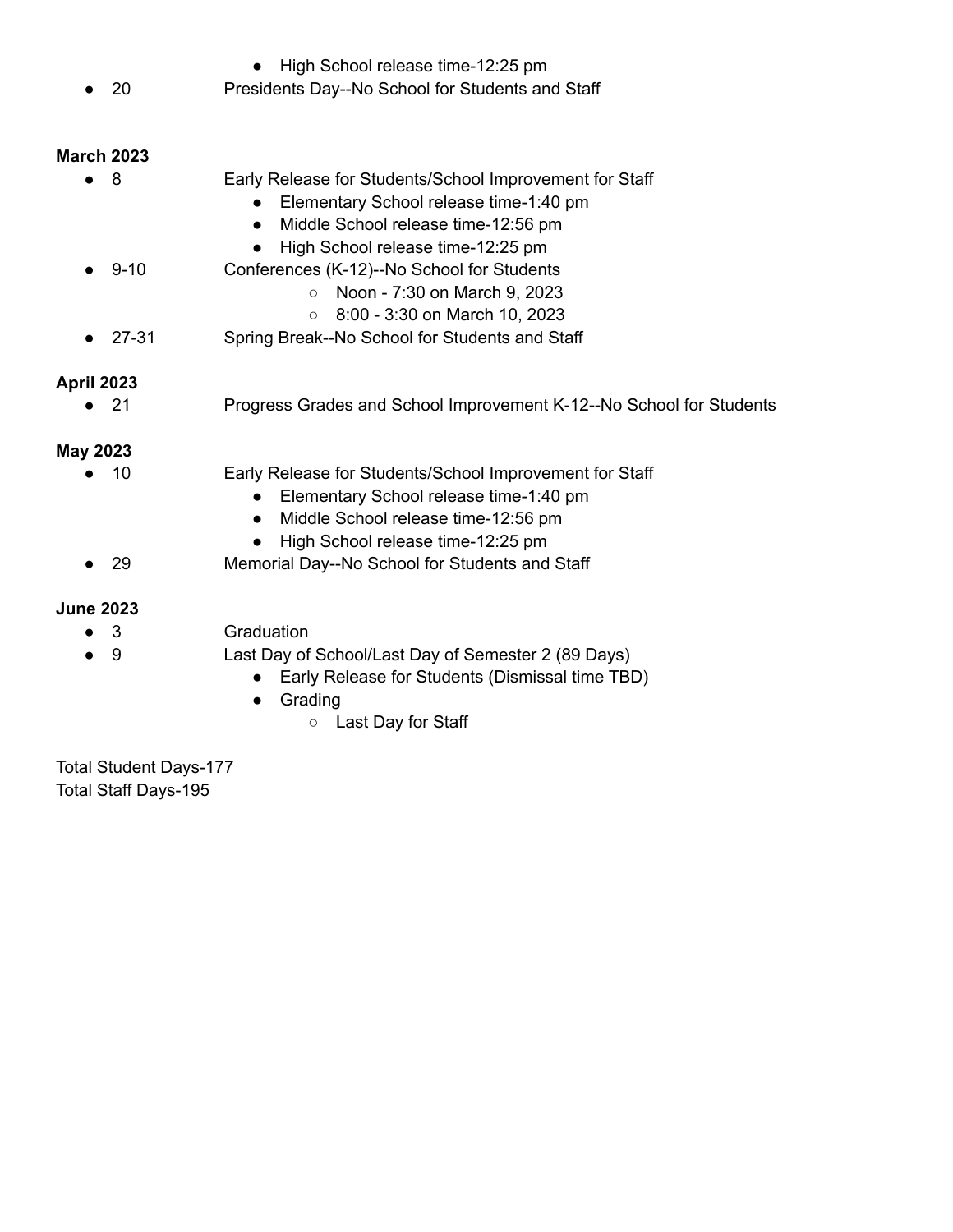# **Academic School Calendar for 2023-2024**

### **August 2023**

- 16-18 School Improvement Days for Certified Staff
- 21-22 Work Days for Staff
- 23 **First Day of School for Students**

#### **September 2023**

- 4 Labor Day--No School for Students and Staff
	- 20 Early Release for Students/School Improvement for Staff
		- Elementary School release time-1:40 pm
		- Middle School release time-12:56 pm
		- High School release time-12:25 pm

## **October 2023**

- 4-5 Conferences K-12--No School for Students
	- Noon 7:30 on October 4, 2023
	- 8:00 3:30 on October 5, 2023
	- 6 Fall Break--No School for Students or Staff
- 18 Early Release for Students/School Improvement for Staff
	- Elementary School release time-1:40 pm
	- Middle School release time-12:56 pm
	- High School release time-12:25 pm

### **November 2023**

- 13 Progress Grades and School Improvement K-12--No School for Students
- 22-24 Thanksgiving Break--No School for Students and Staff

## **December 2023**

- 
- 13 Early Release for Students/School Improvement for Staff
	- Elementary School release time-1:40 pm
	- Middle School release time-12:56 pm
	- High School release time-12:25 pm
- 18-29 Winter Break--No School for Students and Staff

### **January 2024**

- 1 **1** Winter Break--No School for Students and Staff
- 10 Early Release for Students/School Improvement for Staff
	- Elementary School release time-1:40 pm
	- Middle School release time-12:56 pm
	- High School release time-12:25 pm
- 15 Martin Luther King Jr. Day/Idaho Human Rights Day--No School for Students and Staff
- 19 Last Day of Semester 1 (88 Days)
- 22 Grading and School Improvement K-12--No School for Students

### **February 2024**

- 7 Early Release for Students/School Improvement for Staff
	- Elementary School release time-1:40 pm
	- Middle School release time-12:56 pm